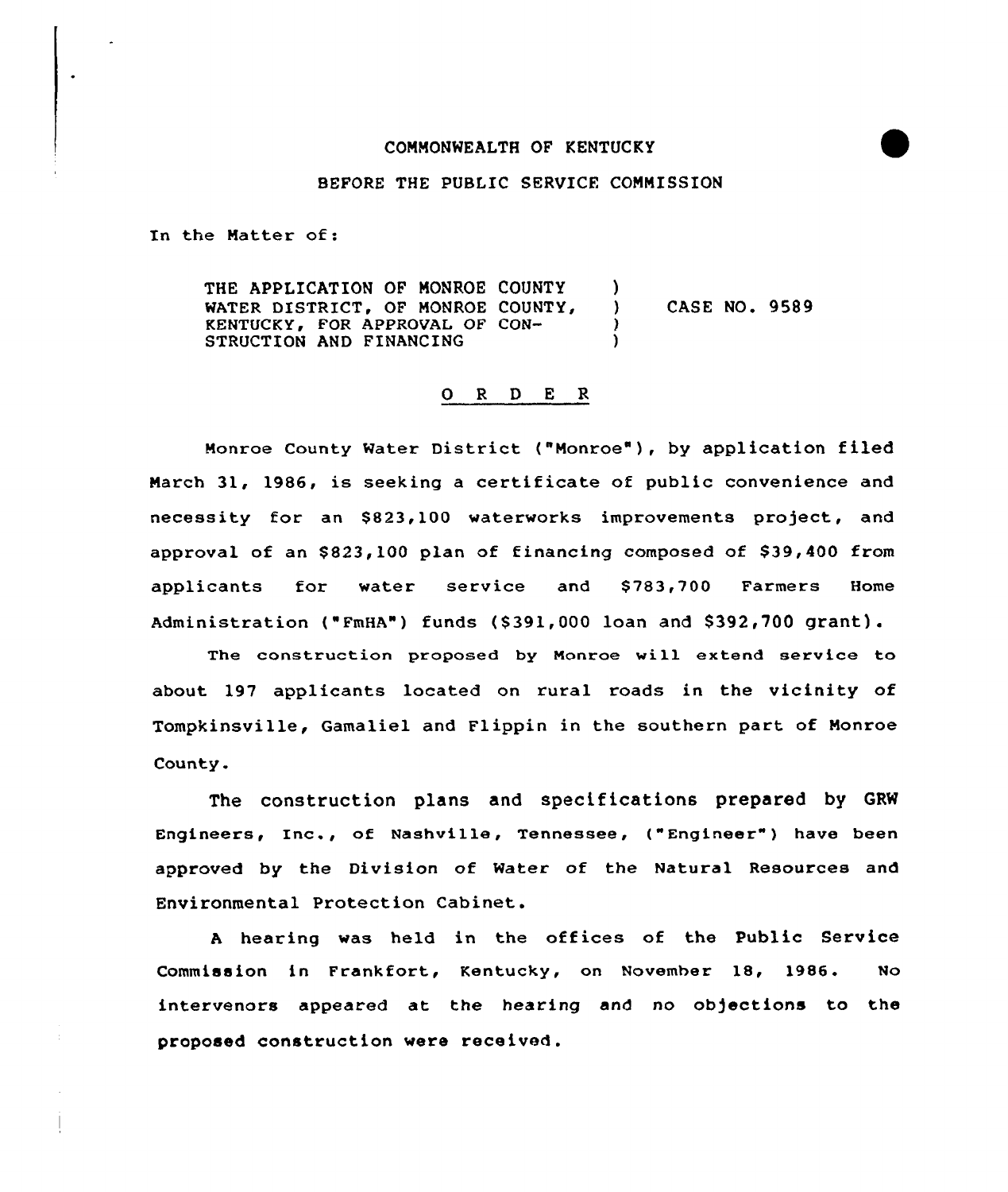# DISTRIBUTION SYSTEM HYDRAULICS

During the hearing a request was made that a comprehensive hydraulic analysis be done and filed with the Commission in order to afford a more complete understanding of the adequacy af the proposed improvements. On November 19, 1986, Monroe's attorney filed a motion requesting that Monroe be relieved of any requirement for supplemental hydraulic analyses reports. According to the Engineer's sworn testimony, the new construction will provide water service to Monroe's customers in accordance with Commission regulations. While the Commission is concerned about the adequacy of the analysis, it will accept the Engineer's testimony in this instance. The Commission, upon consideration of the time constraints and the Engineer's testimony, will sustain the Notion.

Monroe is, however, reminded of its obligation to provide continuous, adequate, reliable and efficient service. After the proposed construction is completed, Monroe should make periodic measurements of actual system pressures to evaluate compliance with Commission requirements. The 0.3 miles of highest elevation an KY 63 that begins about 0.4 miles from the KY 1366 )unction should be monitored very closely, since the Engineer's analysis indicates that the maintenance of required service pressures is critical at this point.

## FINDINGS AND ORDERS

The Commission, after consideratian of the application and evidence of record and being advised, is of the opinion and finds that:

 $-2-$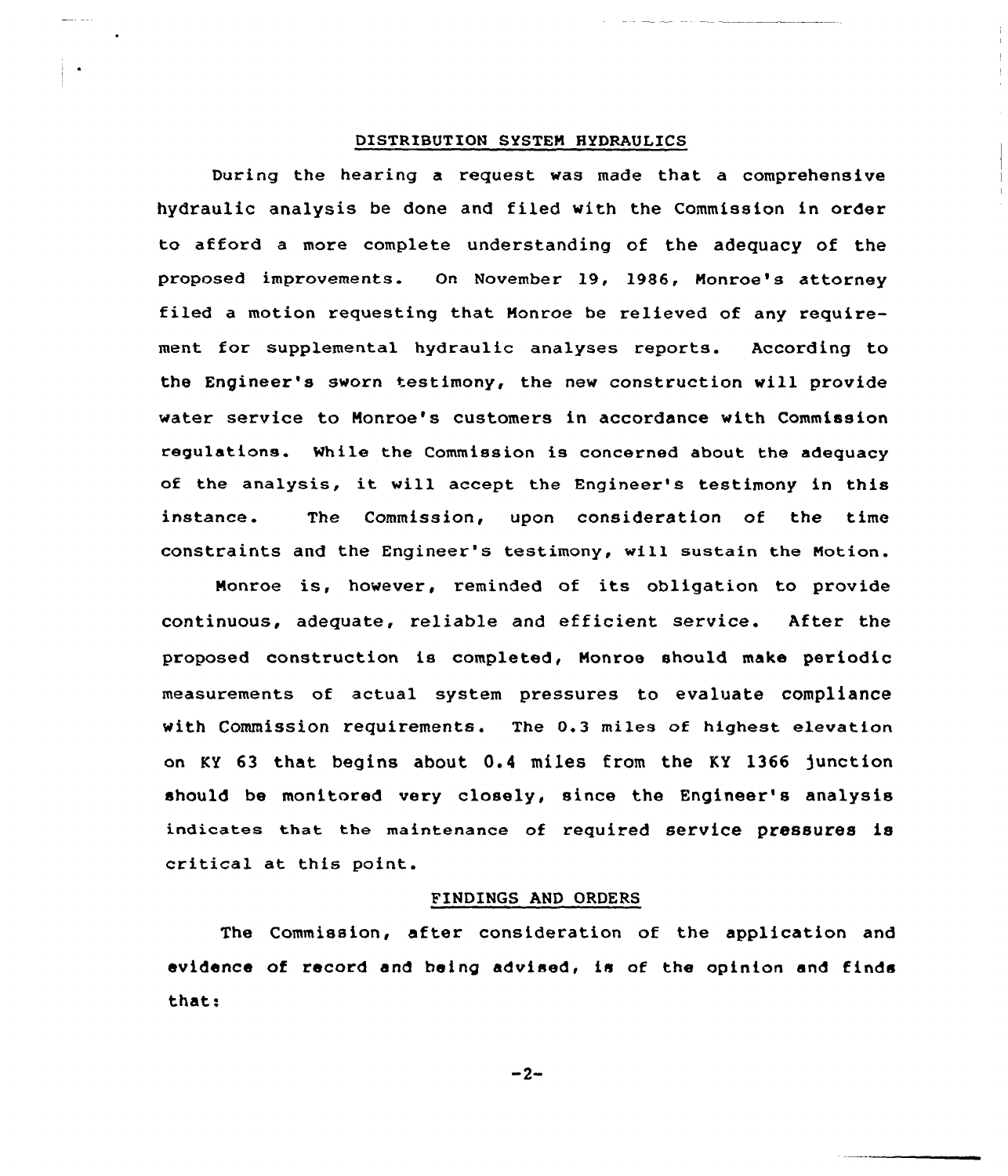1. Public convenience and necessity require that the construction proposed in the application and record be performed and that <sup>a</sup> certificate of public convenience and necessity be granted.

2. The proposed project includes the construction of about 21.42 miles (113,340 feet) of distribution system pipeline (24,820 feet of 4-inch,  $88,060$  feet of 6-inch and 460 feet of 8-inch); 197 metered service connections; a booster-pumping station located at, Tompkinsville; a booster pumping station with telemetry receiver located on KY 87 near Gamaliel; a 125,000-gallon storage tank with telemetry transmitter located on KY 100 near Flippin; a master meter station at Tompkinsville; air release valves; gate valves and other miscellaneous construction and appurtenances.

3. The low bids totaled \$558,853 (\$470,213 for distribution system construction and \$88,640 for the storage tank). The funding required for this work will be approximately 8723,100 including engineering design fees, legal fees, resident inspection, interest during construction and a construction contingency. The available funding of \$823,100 should be adequate for completion of the work as bid October 30, 1986, including censtruction contingencies and also provide about \$95,000 for additional construction.

4. Without a storage tank to provide service pressure and flow equalization along KY 100 east of Tompkinsville, a constant running pumping station is required to supply this area. The Natural Resources and Environmental Protection Cabinet's Division of Water approval letter of Nay 7, 1986, states, "the constant

 $-3-$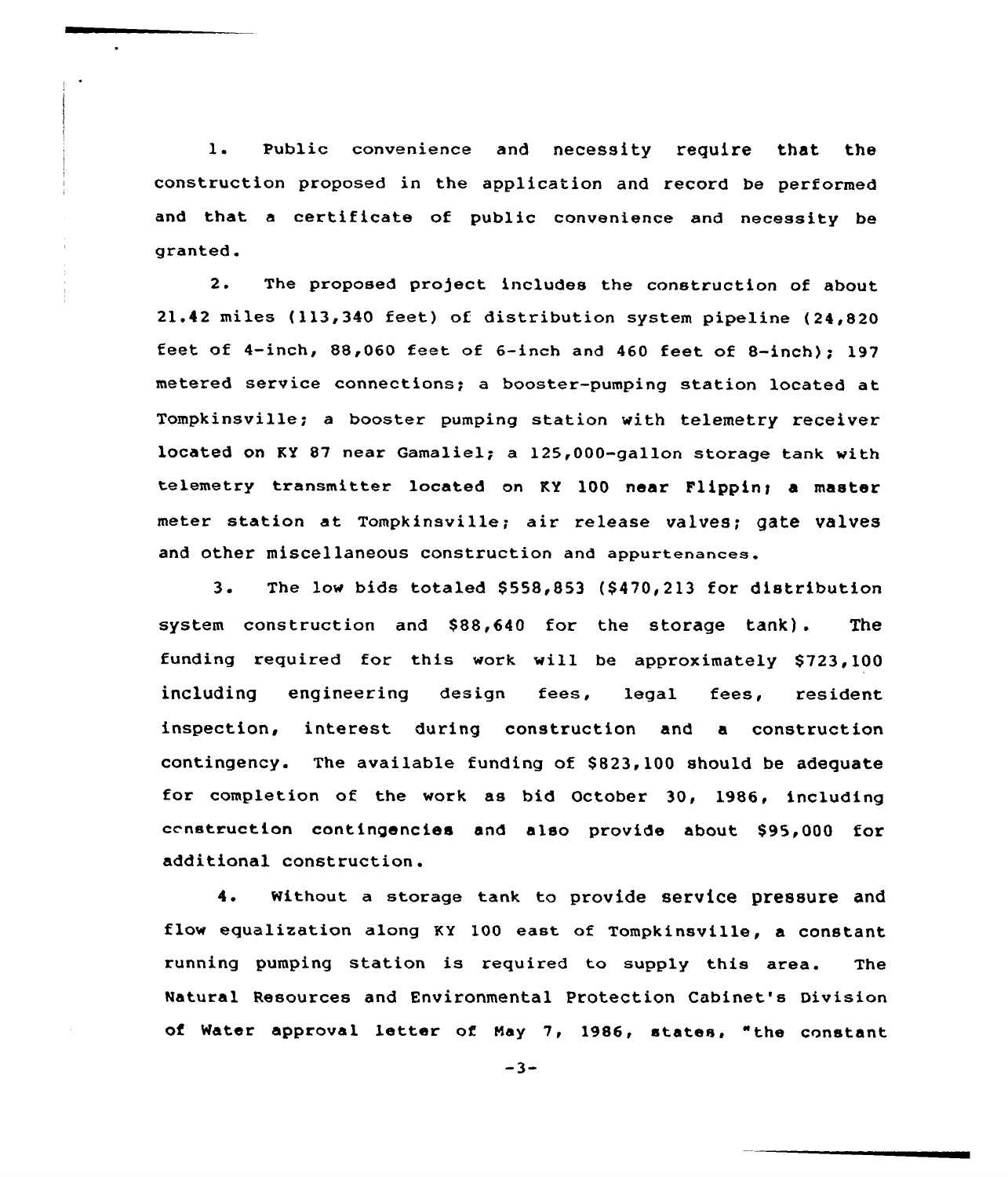running booster station located on Highway 100 is approved as a temporary measure only. The Monroe County Mater District must begin immediately to develop plans and specifications and seek funding for adequate elevated storage for this area. This pump station in the interim shall serve no more than 50 service connections."

Nonroe has estimated the cost of the required storage tank to be about \$90,000. This amount is less than the underrun resulting from the bids received October 30, 1986. Monroe should, therefore, proceed with the preparation of plans, specifications and other documents that are needed to advertise for bids to construct the tank. Monroe is reminded that KRS 278.020 requires Commission approval before actual construction of the tank is begun.

5. Any deviations from the construction herein approve which could adversely affect service to any customer should be done only with the prior approval of this Commission. ense,<br>...

6. Monroe should furnish duly verified documentation of the total costs of this construction including all capitalized costs (engineering, legal, administrative, etc.) within 60 days of the date that construction is substantially completed. Said costs should be classified into appropriate plant accounts in accordance with the Uniform System of Accounts for Water Utilities prescribed by this Commission.

7. Nonroe should require the Engineer to provide full-time resident inspection under the general supervision of a professional engineer with a Kentucky registration in civil or mechanical engineering to insure that the construction work is

 $-4-$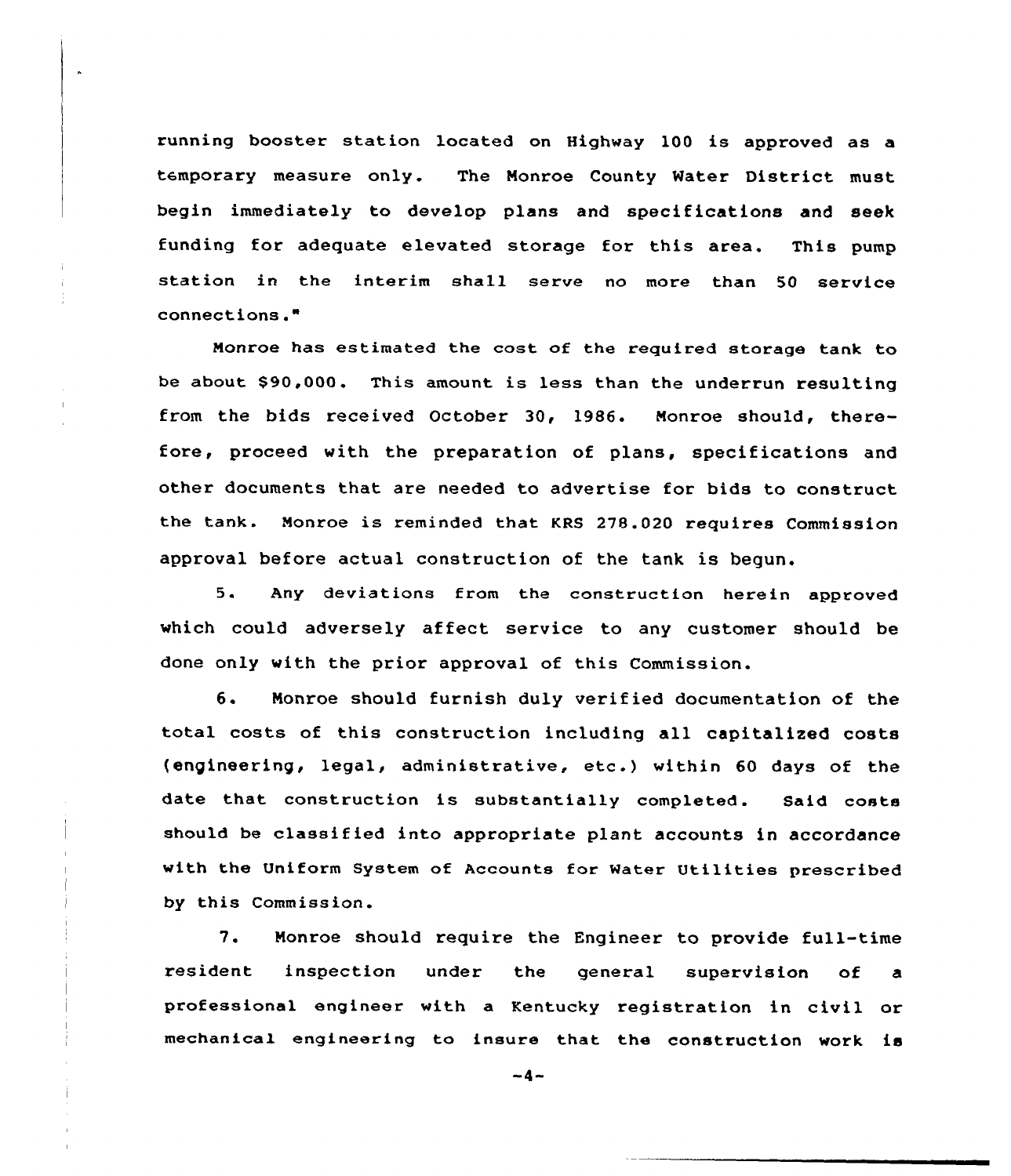done in accordance with the contract plans and specifications and in conformance with the best practices of the construction trades involved in the project.

8. Nonroe should require the Engineer to furnish <sup>a</sup> copy of the "as-built" drawings and a signed statement that the construction has been satisfactorily completed in accordance with the contract plans and specifications within 60 days of the date of substantial completion of this construction.

9. A 5/8-inch x 3/4-inch meter should be the standard customer service meter for all new customers and should be installed at all points of service unless the customer provides sufficient justification for the installation of a larger meter.

10. The \$823,100 financing plan proposed by Monroe for its proposed construction is for lawful objects within its corporate purposes, is necessary and appropriate for and consistent with the proper performance of its services to the public and will not impair its ability to perform these services, is reasonably necessary and appropriate for such purposes and should, therefore, be approved.

IT IS THEREFORE ORDERED that:

 $\ddot{\phantom{0}}$ 

1. Nonroe be and it hereby is granted <sup>a</sup> certificate of public convenience and necessity to proceed with the proposed construction as set forth in the plans and specifications of record herein.

2. Nonroe's plan of financing consisting of applicant contributions in the amount of \$39,400, a loan from the FmHA in the amount of \$391,000 with an interest rate of 5 percent and a

 $-5-$